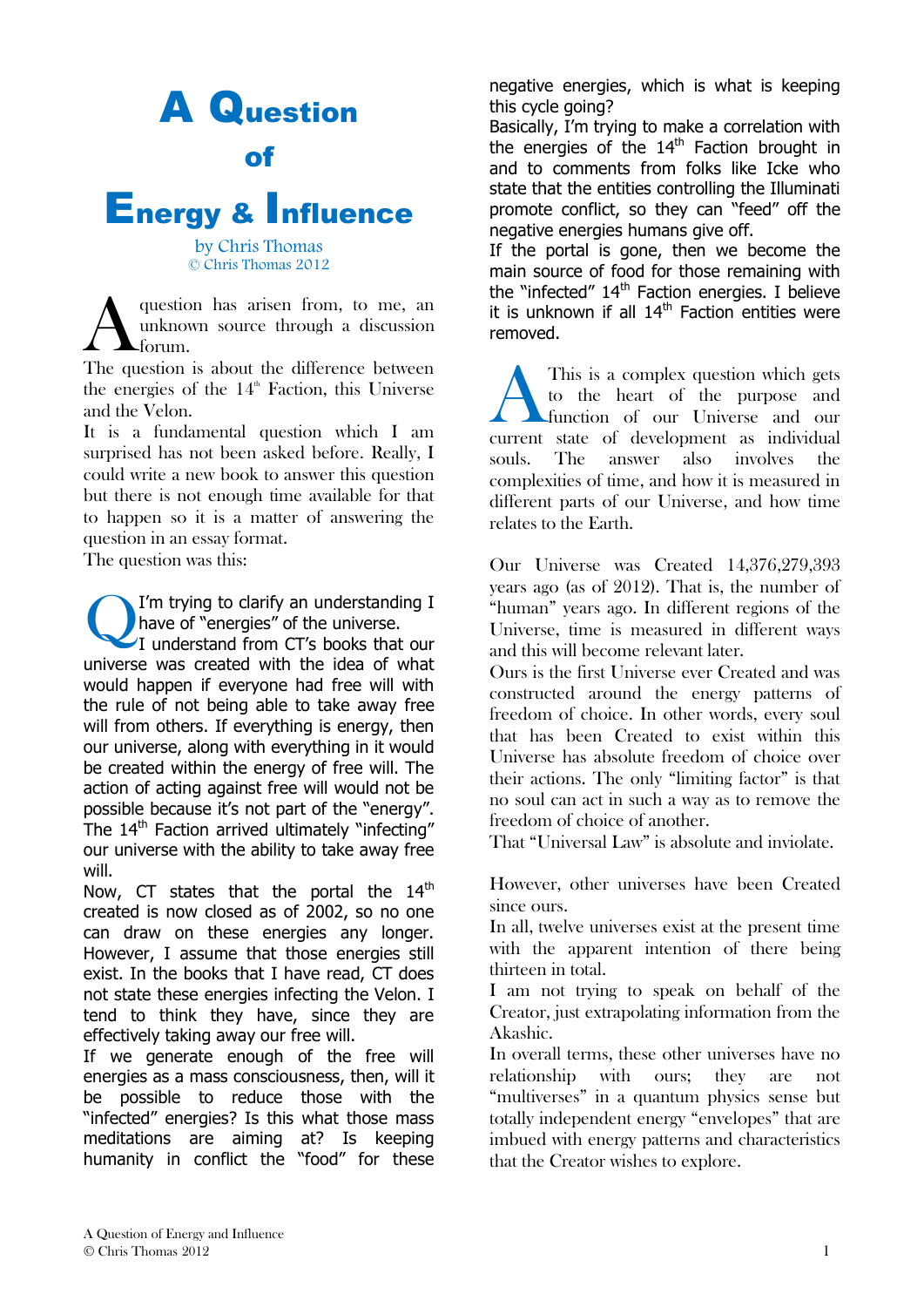The second universe to be Created explores the exact opposite of ours. In other words: what if every soul within that universe had the ability to remove freedom of choice?

This second universe was not very successful. The energy patterns from which it was constructed generated chaos; so much so that it only lasted about 15 million (human) years before it began a process of decline and collapse.

This second universe does still exist but is very close to annihilation and most of its inhabitants have returned to source (the Creator).

All of the souls that were Created for this second universe were of a "semi-physical" nature. This means that they had a physical form and physical density and their souls were integral to their bodies. In other words, their souls did not detach from their bodies but were effectively immortal in their embodied form. Their length of life expectancy was, effectively, as long as the life of their universe.

Given the chaotic state of their universe, the inhabitants tended to form alliances and collect together in groups with a common cause (Factions). Usually this cause was the storage of energy to which they had many uses but, primarily, the reason seems to be purely depriving other Factions the use of that energy. Given the underlying energies of this second universe, the removal of freedom of choice, the Factions tended to become controlled by one individual; someone who was more aggressive than others. This aggressive individual would then force the other members of the Faction into becoming "drones" - a situation not unlike the "Borg" of the Star Trek television series. Each separate Faction was made up of one leader who turned all of the other members of the Faction into drones – there was no hierarchy, just a dictatorship of one.

The effect of this energy gathering was to create a universe made up of energy clusters with massive voids in between.

This is unlike our Universe where energy is freely available wherever you travel whether that is within galaxies or within inter-galactic space.

With a universe so severely divided, it was impossible for it to continue in existence and so it began a process of decline.

Those who lived within this second universe realised that the decline and collapse had begun and they attempted to gather together any and all energies to try to maintain their position within their universe. Even with the pressures and urgency of their universal collapse, they did not fight wars; there was no history of violence between the various Factions.

However, one of the Factions realised that another universe existed and in an attempt to gather as much energy as possible, they constructed what our scientists would call a "worm hole".

The scientific definition of a worm hole is an energy "tube" that is constructed from two black holes positioned back to back.

This worm hole connected the second universe to ours with this connection taking place approximately 3.6 million (human) years ago.

The beings that entered our Universe, the Akashic calls the " $14^{\text{th}}$  Faction". There appear to be two reasons for this name: firstly, that was the name they gave to themselves within their own universe and secondly, our Universe contains thirteen races so to mark their difference, our Universe also numbered them  $"14"$ .

The  $14<sup>th</sup>$  Faction were a semi-physical race. This means that they would be invisible to normal human senses. The semi-physical races are constructed from energy patterns that humans can only perceive on a psychic level. In appearance they were about 5m or 15 foot

tall and humanoid in form. Their skin was reddish green in colour and very smooth and they were androgynous. The only "markings" they had were a pronounced bony ridge that extended from the top of their nose and across the top of the skull. Their eyes were yellow with vertical irises. Overall, a very reptilian-like appearance.

Their purpose in braking into our Universe was to collect energy and transport it back to their own universe to maintain their position within a universe that was in the early stages of collapse.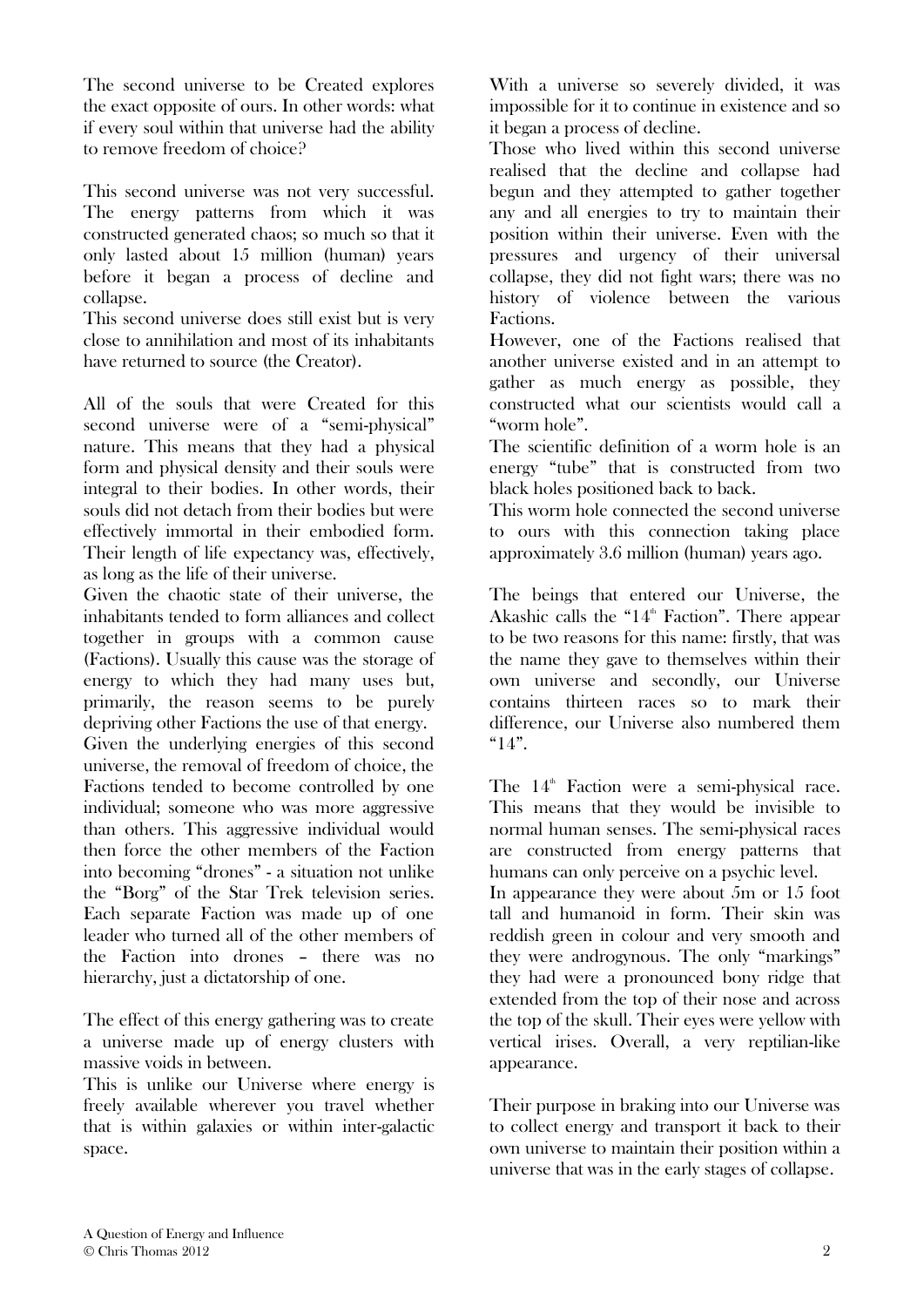Given their history of energy gathering and stock-piling in their own universe, they had developed technology to achieve these aims and this technology they brought with them into our Universe.

What is meant by "energy" is a little difficult to describe given scientific lack of understanding. Energy underlies, and is the basic building block, of everything that exists. This is well described by Einstein's Theory of Relativity:

 $E = m c<sup>2</sup>$ 

What this equation means is that:

E stands for energy

m stands for matter

c stands for the speed of light

or

The amount of energy that is contained within solid matter is calculated by multiplying the mass of a substance by the speed of light squared.

To give an example:

Water contains two atoms of hydrogen combined with one atom of oxygen. To calculate how much energy would be released from the hydrogen contained within one litre of pure water (hydrogen bomb), the calculation would be:

 $E=mc^2$ 

 $E= 0.111 \times 300,000,000 \times 300,000,000$ 

E= 10,000,000,000,000,000 joules

Water contains 111 grams of hydrogen or 0.111 kilograms and the speed of light has been measured at 300 million metres per second within our solar system.

Another way of looking at energy and matter is that the speed at which light travels determines the density of solid matter.

As the alchemist John Dee put it in the  $16<sup>th</sup>$ Century:

"Any substance can be created by reflecting light at the correct angle".

All of this comes down to the fact that everything that exists is constructed of energy which means that the  $14<sup>th</sup>$  Faction found a whole universe full when they broke into our Universe.

The way in which they went about gathering this energy and transporting it back to their universe is not something I can describe as we

do not have the vocabulary to describe the kind of technology they used. However, there is one device they used which has become well known and that is a "black hole".

Before the arrival of the  $14<sup>th</sup>$  Faction, black holes did not exist in this Universe.

A black hole is a region of extremely dense energies that bend space and time so much that it draws energy into itself. The black hole connects one region of space to another, but in one direction only.

Black holes can be likened to a drinking straw. If you put a straw into a liquid and then draw the air out of the straw, the liquid rises up the straw and, usually, into your mouth. Black holes work in very similar ways except they were specifically designed to draw energy from the region of space around its entrance and deliver that energy to a specific region where the  $14^{\text{th}}$  Faction could "harvest" it. The energy could travel in only one direction, it could not return down the black hole "straw" to where it was collected.

Black holes were only formed by devices constructed by the  $14^{\text{th}}$  Faction – they did not exist in this Universe before the  $14<sup>th</sup>$  Faction arrived.

A good indicator that the  $14<sup>th</sup>$  Faction has been removed from our Universe is the fact that many black holes have now been observed to eject the energy they collected back out through the collection end. Many black holes have also been observed to collapse.

The  $14^{\text{th}}$  Faction did not operate their energy "stripping" devices anywhere near to Earth but did considerable damage to other areas of our Universe. So much damage was caused that it was a closely argued decision between allowing our Universe to continue in existence or to collapse it.

Dealing with the  $14<sup>th</sup>$  Faction was immensely difficult. We live in a Universe where the removal of freedom of choice is not allowed and so dealing with beings who brought with them energy patterns that were designed to remove freedom of choice proved almost impossible.

The Thirteen beings who maintain the balance of energies within this Universe took a great deal of time to find a means of overcoming the 14's energy patterns – effectively, they had to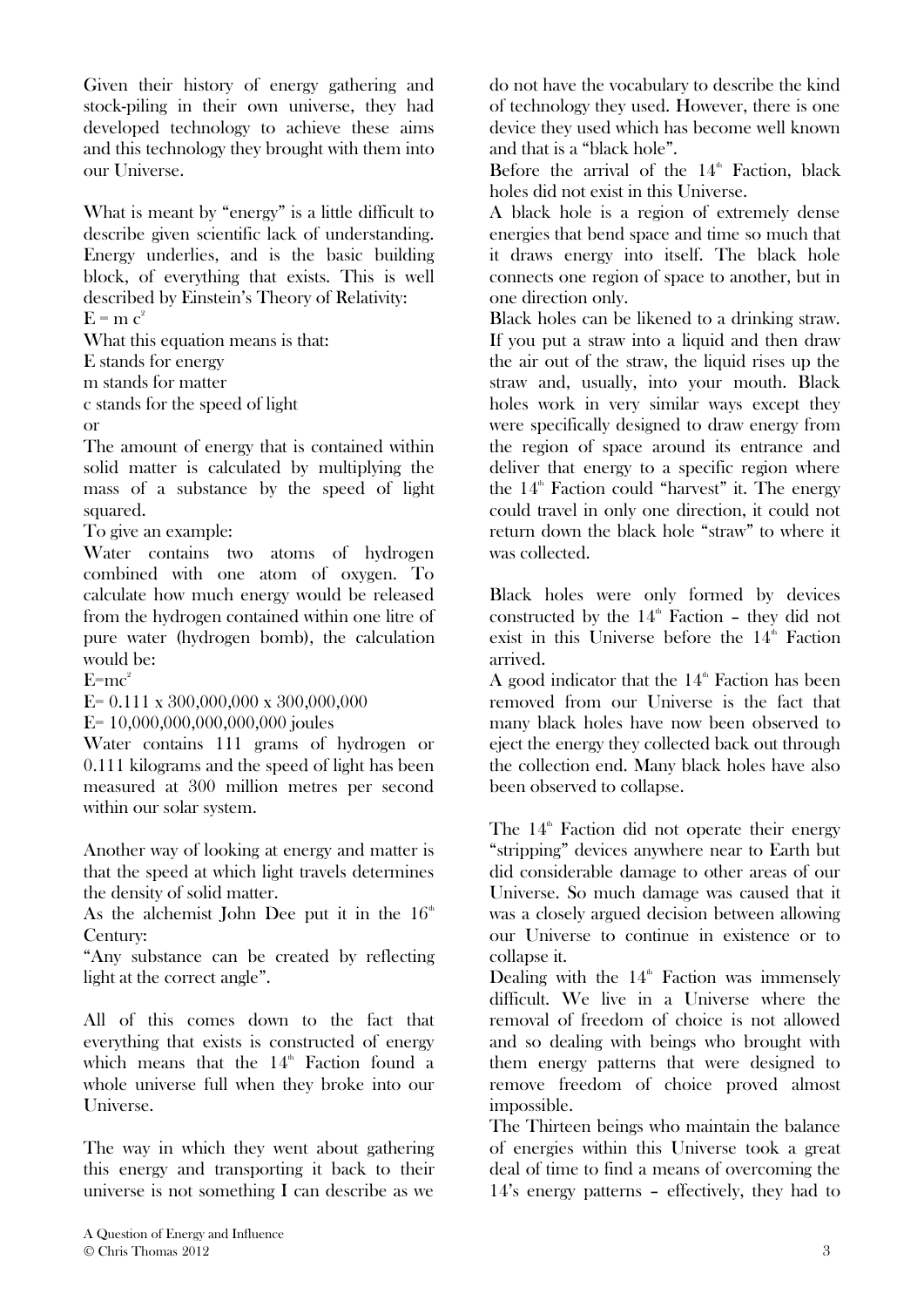create fundamentally new energy patterns from frequencies that did not exist originally in this Universe.

In the end, the Earth played a crucial role in overcoming the  $14<sup>th</sup>$  Faction with their eviction from this Universe finally happening in 2002 (human time).

This is where time becomes very confusing. The destruction of the 14 energies took place in 2002 on Earth but 2.5 million years ago in the region of the Universe most affected by the 14.

For a more detailed explanation of how time varies in different parts of the Universe, see my previous essay entitled "Time-Lines".

Needless to say, time is also an energy and the range of frequencies of energy that exist within the Universe vary considerably certainly to a far greater extent than we, humans, can currently comprehend. This is not a failing on our part; we just need the rest of the soul in the body to be able to grasp the full range of knowledge that is currently not available to us.

The most important aspect of the  $14<sup>th</sup>$  Faction is that a way was found to destroy the energy patterns they brought with them and the reptilian beings that entered our Universe were all evicted.

For more details of the  $14<sup>th</sup>$  Faction see *Planet* Earth – The Universe's Experiment and The Universal Soul.

However, the  $14^{\text{th}}$  Faction did have an impact on life on Earth.

When the 14's worm hole burst into our Universe, 33,000 souls from the six nonphysical races were caught in the blast. This means that they became contaminated with energy patterns from the 14's universe – the ability to remove freedom of choice.

The Akashic does not record exactly what happened to these 33,000. The personal experience of each individual soul is recorded within their DNA and these experiences are not fully downloaded into the Akashic until those individuals decide to return to the Creator and leave this Universe. The activities of some people can be tracked through the Akashic but only because of the events those individuals cause to happen.

However, the 14 energy patterns can be tracked, to a certain extent, and so there is some information available about the movements and activities of these 33,000.

Again, the strangeness of time plays a part in their story.

The first thing to remember is that although these 33,000 were contaminated with 14 energies, the choice of whether they made use of those energies was entirely that of the individual. In all, something like 25,000 of these souls rejected the 14 energies and returned themselves back to the normal energy patterns of this Universe.

This meant that about 8,000 souls made a choice to make use of these energies that allowed them to remove freedom of choice.

Initially, these 8,000 attempted to use the 14 frequencies to fight against the activities of the  $14<sup>th</sup>$  Faction but, after a while, they were defeated and forced to work for the 14.

At varying times, each one of these 8,000 continued on their journey and came to Earth taking on human form.

It must be remembered though that they were not reptilian in form. They were not reptiles hiding under a human skin.

What did mark them out as different were the changed energy patterns they brought with them and it was these energy patterns that, from a psychic point of view, gave them a "feeling", and perhaps a "shadow", of being reptilian.

The first of these contaminated souls to arrive on Earth did so around 330 BC and is better known as Alexander the Great.

Since then, all of these 8,000 souls have lived various human lifetimes and in each lifetime they have made use of their ability to remove freedom of choice.

In each life time, these individuals acted alone, building for themselves empires that existed during their lifetimes with the empire collapsing on their deaths. When they were born again into a new body, they began their empire building anew. The only exception to this was the establishment of the Vatican – various Popes have made use of 14 energies they were contaminated with to first build and then maintain an organisation that wielded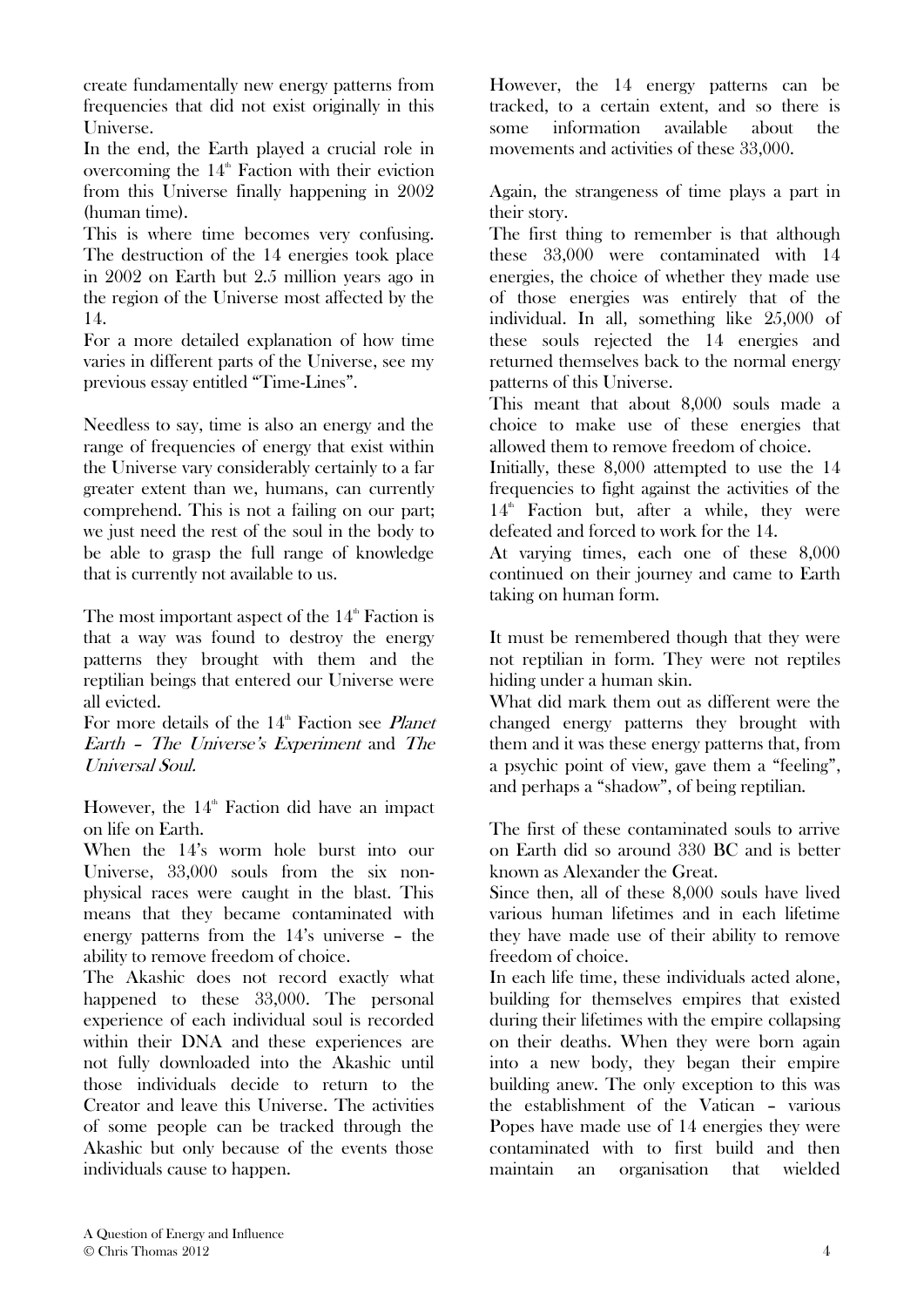considerable power over others over a period of almost 2,000 years.

It is important to remember this fact: each of those who were contaminated with  $14<sup>th</sup>$  Faction energies usually acted as individuals. They did not create organisations, such as the Illuminati, as they did not want to share their power with others.

They all worked by themselves and used their ability to remove freedom of choice to bring power and wealth to themselves; the idea of sharing that power did not fit in with the  $14<sup>th</sup>$ Faction's energies.

Remember, the inhabitants of the 14's universe formed themselves into Factions with one very dominant leader in order to gather to their faction as much energy as possible; an inherently selfish viewpoint. When translated into Earth culture, those who were contaminated with 14 energies also acted in very selfish ways. The contaminating energies made it impossible for them to share their power.

The  $14^{\text{th}}$  Faction existed within our Universe for just over 1 million years. These are human years. Our solar system is constructed from energy frequencies that are compacted down to the point where they form what we describe as "physical" matter. These energy patterns are so condensed that we perceive time, light and matter in ways that are very different to the other regions of the Universe.

One million years to us will appear to be one year or one second in other regions of the Universe where different combinations of time, light and matter create other realities and other perceptions.

The  $14<sup>th</sup>$  Faction was removed from this Universe about 2.5 million human years ago and all of their technology was destroyed at the same time. To the semi-physical races, this time period appears to be a matter of weeks whilst to the non-physical races it can appear to be like the blink of an eye.

Time is strange stuff, certainly as far as humans are concerned.

Regardless of the huge range of time-scales involved, the  $14<sup>th</sup>$  Faction have been removed from the Universe and all of their energy patterns have been removed with them. The last time that the  $14<sup>th</sup>$  Factions energies were

made use of on Earth was in 2002; ten years ago.

Since then, those who were used to wielding power by removing the choice of others have found that they can no longer force people to take actions against their own choice.

The  $14^{\text{th}}$  Faction energies no longer exist.

Human life, for the past 7,000 years, has been lived where our ability to choose our actions has always been intact.

Looking back through human history, it might appear as though there have been many occasions where our freedom of choice has been removed but this is not necessarily because of individuals making use of the 14 energies they were contaminated with.

Human lives have been lived whilst exploring the possibilities available under The Human Plan. These lifetimes have been lived under the direction of the higher self and the events that have occurred in each lifetime have been planned by the higher self to gain the maximum experience of living a human lifetime on Earth.

Sometimes the plans of the higher self have placed us in situations where a choice has to be made: do we stand up to the bully? Or do we give in to what they tell us to do?

By "bully" I mean the likes of landowners, mine owners, mill owners, dictators etc. If we found our courage, we did not go along with what these bullies told us to do. If we did not find the courage, it appeared as though our free choice was taken away from us.

So although 8,000 of the souls that were contaminated in the blast of the 14's wormhole did make use of the ability to remove freedom of choice, they were not necessarily responsible for many of the inequities that many people experienced during their lifetimes. These inequities came about by people making a choice and, in many instances that choice was to not make a choice but to do what someone else told them to do.

Organisations, like the Illuminati, did not make use of 14 energies – there is nothing within the Akashic to support that view; the Illuminati do not have a 14 energy signature – the Illuminati and the other organisations they control, have been formed by a different energy pattern.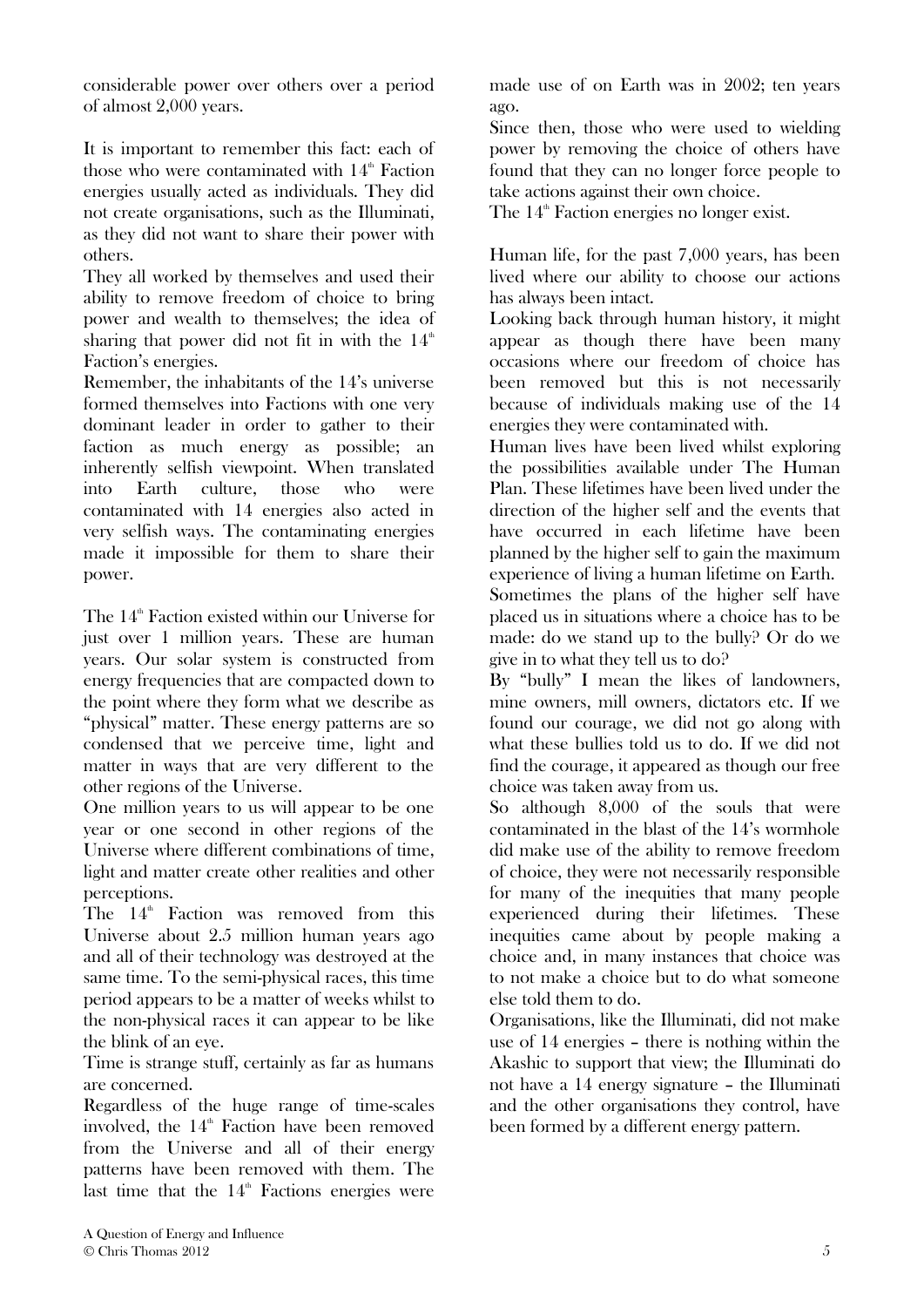### The Velon

ur Universe is peopled by many, many trillions of souls. These are the freeacting and free-moving souls and not the souls who make up galaxies, solar systems or planets. O

These free-moving souls divide into two groups:

There are six "non-physical" races. These are souls that exist as pure soul energy; in form they are humanoid but they have no physical density. These six races exist everywhere throughout this Universe and it is souls from these six non-physical races who make up 99.9 per cent of the souls who have taken on human form on Earth. We do not have names for these six races. They are totally invisible to us, even psychically, and their energy patterns are so far above ours that we cannot communicate with them, not even by channelled means. We can only psychically communicate with these souls when they in our solar system as they have reduced and condensed their natural energies in order to become human.

There are also seven "semi-physical" races. These souls exist as physical beings but their bodies are considerably less dense than ours. Their natural state is with the whole of the soul within the body and their bodies exist for the length of time that their soul exists. In other words, they do not "die" in the sense that humans die but can exist for many millions of years in one body.

The seven races are these (they are not named in any particular order):

Crystalline, Greys, Blues, Sirians, NGC 584, Pleiadeans and Velon.

This list might appear to be very short but these are their soul origins. Most of these races have spread out across many galaxies and inhabit many varied planets. Where they decide to colonise a new planet, they will call into being a number of souls from the same origin to join them from a "soul storage" – this requires a very complex explanation which we have no room for here.

Very often when a new planet is colonised, those who have colonised the planet will not use their soul origin name but will take on the name they use for that planet.

For example:

When these beings have had channelled contact with people on Earth, they might have stated that they originate from the planet Zog. This statement will be true, they are Zogliths, but their soul origin could be Sirian and this has led to a great deal of confusion on Earth as to who is who and where do they originate. This is why I have always tried to stay with soul origins when describing these races and their activities – to avoid confusion.

All of these 13 races have had contact and interaction with the Earth in one form or another over the history of the Earth.

The Sirians, Pleiadeans, NGC 584, Greys and Blues have been visiting Earth, using ships, for up to millions of years and their purpose has been overwhelmingly helpful and peaceful. But, one semi-physical race has had other ideas and these are the Velon.

I am not going to give a detailed description and back-story to Velon history as this has been covered by several of my books particularly The Human Soul, Project Human Extinction and The Annunaki Plan? or The Human Plan?

However, since the Velon began to influence activities on Earth, members of several of the semi-physical races have been investigating Velon history and Velon activities to try to get to the bottom of what brought the Velon to Earth and why they have acted in ways which have attempted to remove freedom of choice.

This more comprehensive history is now included within the Akashic.

The Velon solar system exists is a galaxy that is twenty three galaxies distant from ours. It lies in a direction that is behind the constellation of Sagittarius in our night sky.

The solar system is a binary system in that it has two suns – one sun is a "red giant" and the other is a "brown dwarf". The description of both suns would indicate that they are in the process of decline and decay.

In most solar systems, the sun is the primary consciousness but in the case of the Velon system, the primary consciousness is the main planet which is called Velus. Also unusually is the presence of a second primary consciousness which is the red giant sun.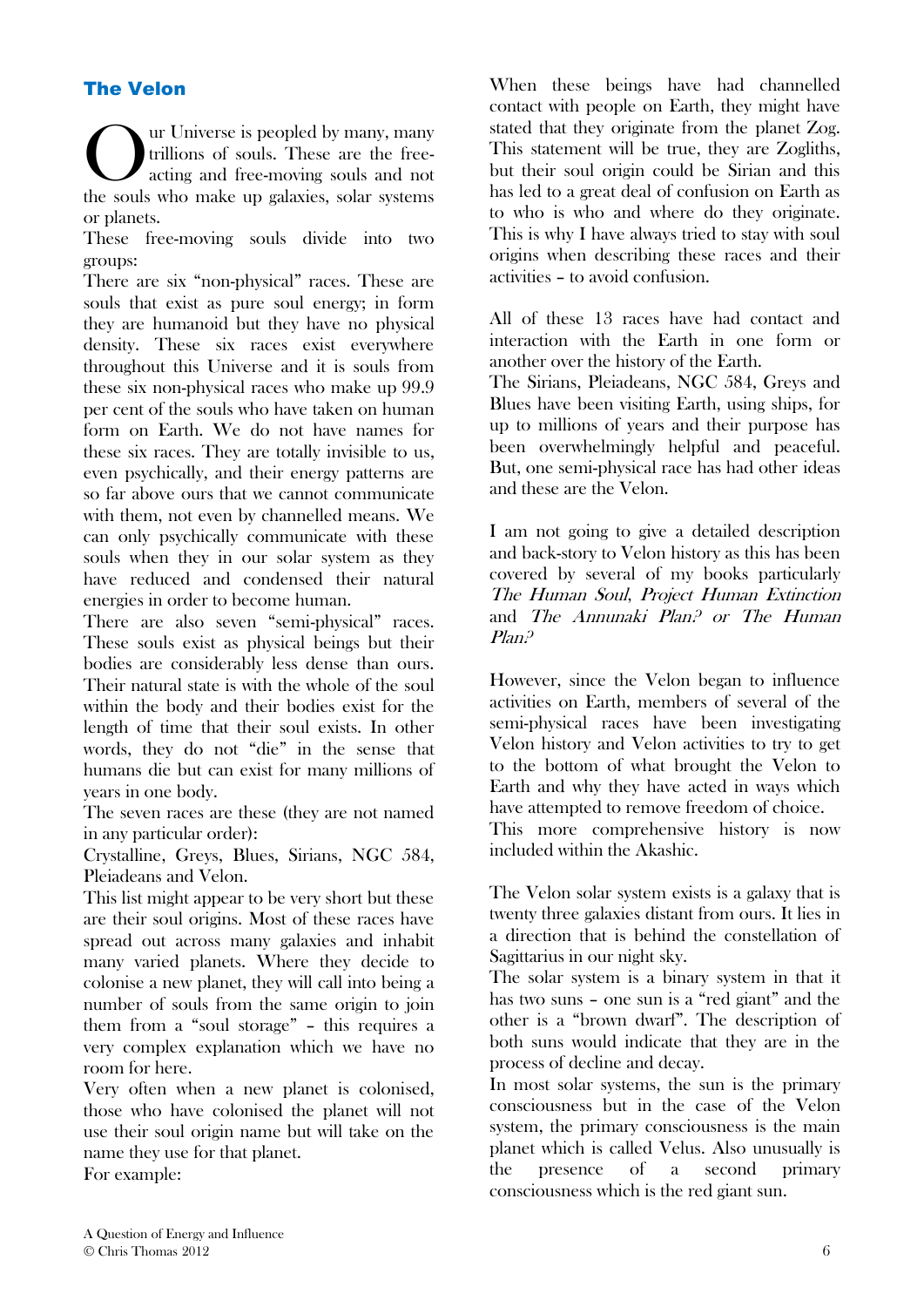In other words, there is a dominant consciousness that forms the primary planet and the whole solar system, Velus, and a secondary consciousness that makes up one of the suns – effectively Velus 1 and Velus 2.

The solar system contains eight planets and a number of moons. Three planets orbit the brown dwarf sun and four planets orbit around the red giant sun. The eighth planet orbits both suns. Three of the planets are inhabited; the primary planet Velus, one planet called Tiamat and the planet that orbits both suns called Nibiru. A fourth planet, called Marduk, was also inhabited until one of Nibiru's moons collided with the planet causing the planet to become uninhabitable.

The names of these planets will be familiar to anyone who has read the Annunaki story that has been translated by Zecharia Sitchin. However, you need to note that the story of these planets applies to the Velon solar system and not to our solar system – see later.

The Velon peoples have divided themselves into six different "races". This race division seems to be along the equivalent of "religious" lines in much the same way as we on Earth could call ourselves Moslem, Jewish or Buddhist etc, the Velon call themselves: Jjundaa, Oa, Mila, Johnaan, Annunaki and Hathor.

The Annunaki live exclusively on Nibiru whilst the other races live in "colonies" spread out over the surfaces of both Velus and Tiamat.

They are a technological and industrial race but have kept themselves very much to themselves within their home galaxy. They have had very little interaction with the other races of our Universe as they seem to be very insular and uninterested in what occurs outside of their own galaxy. This is why so little was known about them before they decided to make the move to our solar system.

The Velus system was in a state of decline, the Velus consciousness seems to have effectively given up on life and was slowly winding down before returning to source.

However, one Velon ship left the galaxy and encountered an energy flow that was directed from the Universal energies towards Earth.

When the ship returned to Velus and related the story of finding the energy flow, it caused a

huge hiatus that led the Velus 1 consciousness to believe that "he" should follow the energy flow as the energy was mistakenly believed to come from "God" and the Velon peoples had obviously been specially chosen by "God" to follow this energy.

Instead of being a solar system consciousness that was in decline, Velus 1 appears to have taken on a religious-like fervour now believing that "he" had been chosen by God and the Velon peoples must be "God's chosen people". Given these new revelations, Velus 1 encouraged a form of religious schism within the six Velon races and all six races began to view themselves as "chosen" and the race who could arrive at the end of the energy flow first would be the chosen of both Velus 1 and God.

This schism meant that they set about building bigger and faster ships than any of the other races to arrive at the end of the energy flow first.

If you contrast this with human history, you will see that on Earth we declared war on our religious rivals.

The Velon, however, have no history of using weapons or of armed conflict.

It is important to remember this fact when we go on to explain Velon activities when they arrived at our solar system. In other words, there were no wars or battles fought, no "star wars" or inter-galactic wars, between the Velon and any other of the semi-physical races nor did the Velon "attack" Earth using war-like weapons of any kind.

It also needs to be understood that no race within our Universe has ever developed weapons nor have any wars taken place. It is only humans who have uniquely chosen to kill one another.

The reports back from the semi-physical races investigations into Velon activities also state very clearly that the Velon have had no contact with, nor did they use the energies of, the  $14<sup>th</sup>$ Faction.

To reiterate: none of the six Velon races use any war-like weapons, they have not fought in any wars and they do not have access to the energies of the  $14<sup>th</sup>$  Faction.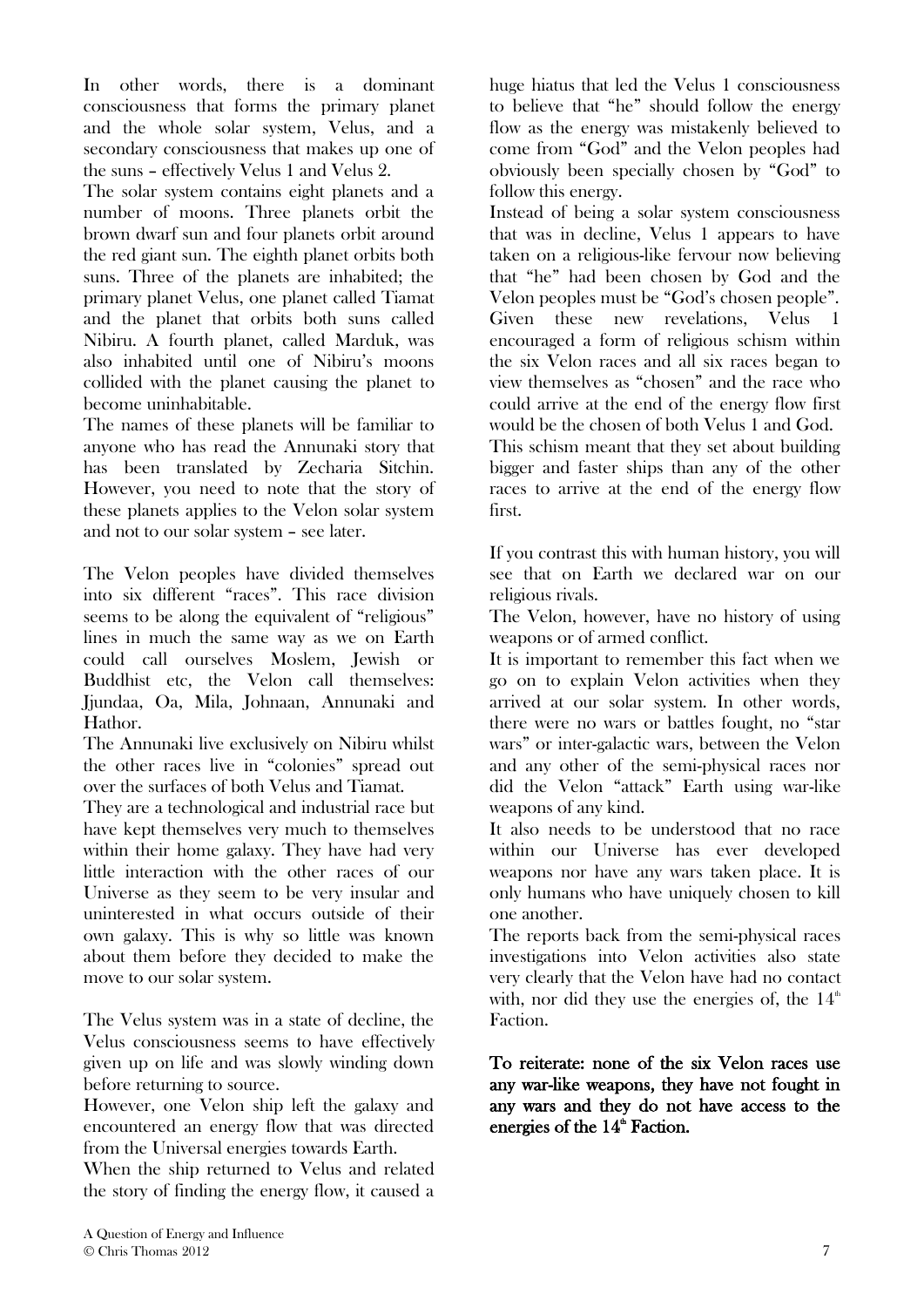Velus 1 was the first to arrive at our solar system – "he" had left his own solar system to be cared for by Velus 2 whilst the Velon races developed ships powerful enough to travel to our solar system. He arrived about 1,000 human years ago.

The first action taken by Velus 1 was to attempt to displace the Earth's consciousness. This attempt was repulsed by the Earth's consciousness and by the Earth's guardians.

It appears as though Velus 1 intended to be in charge of the Earth, and the whole solar system, by the time the Velon peoples arrived here.

With Velus 1 rejected by the Earth, "he" leaves the solar system and travels to other regions of the Universe.

The first of the Velon ships to arrive at our solar system did so about 200 human years ago. Although the Velon "armada" was following the energy flow from the Universe, they sent off numerous ships to make contact with the other semi-physical races. In this way, they developed a quite detailed knowledge of the other races and their technologies.

When the Velon ships began to arrive, the Earth and the Earth's guardians would not allow them access to the solar system.

With their access denied, each of the Velon races set about observing life on Earth and each began to form a strategy for overcoming the Earth's guardians and the Earth's objections.

In order to carry out their studies, the Velon began to implant souls on their way to Earth with "spy-ware". These were observing and recording devices which were implanted into souls without their approval and without their knowledge – a major act of removing freedom of choice.

As their knowledge of human life increased, each Velon race developed different strategies and then put those strategies into play at varying times.

For example:

The Annunaki travelled back in time to ancient Sumeria of about 5,000 years ago.

As stated in Sitchin's translations of the Annunaki story, they dictated a story to a Sumerian scribe. This story was actually a combination of the early history of the Hebrew peoples mixed together with the history of the Velon solar system.

Whilst Sitchin has always maintained that the Annunaki fantasy story is the basis of the Old Testament, there are sources of information that have come to light in the last 20 years which can disprove Sitchin's theory.

Also, the Old Testament is a history book based on the experiences of the Hebrew peoples. It was written as a record of their experiences over a long period of time. As a natural part of writing this history, it was added to as each phase was completed. In other words, it was written at a time when the events described had been lived through and, as such, was a record of those events written down by Rabbis – it was not dictated to a scribe.

Sitchin's translations of the Annunaki fantasy states that it was dictated as a complete story and not a story that was written as it evolved in the same way as the Old Testament was.

The whole purpose of dictating this fantasy story was to make humans believe that the Annunaki were our creator gods and that the Annunaki created us to be a race of slaves.

With this story embedded into the human consciousness, when the Annunaki revealed themselves in the present time, they hoped they would be welcomed as our gods and given anything they wanted by humans.

The real basis of the Old Testament is to be found in the archaeological findings at Gobekli Tepe on the borders of Iraq, Turkey and Turkistan – collectively known as "The Cult of Angels".

These findings totally disprove the Annunaki fantasy story.

The Oa and Mila used channelled messages in an attempt to persuade people to allow them access to Earth.

These seem to have been centred mainly on the islands of Hawaii.

The Jjundaa began to adopt various disguises where they masqueraded as members of the other semi-physical races, again through channelled means.

The Johnaan also adopted various disguises mainly as The Galactic Federation, Ashtar Command, The Great White Brotherhood, etc. They also took on individual personas such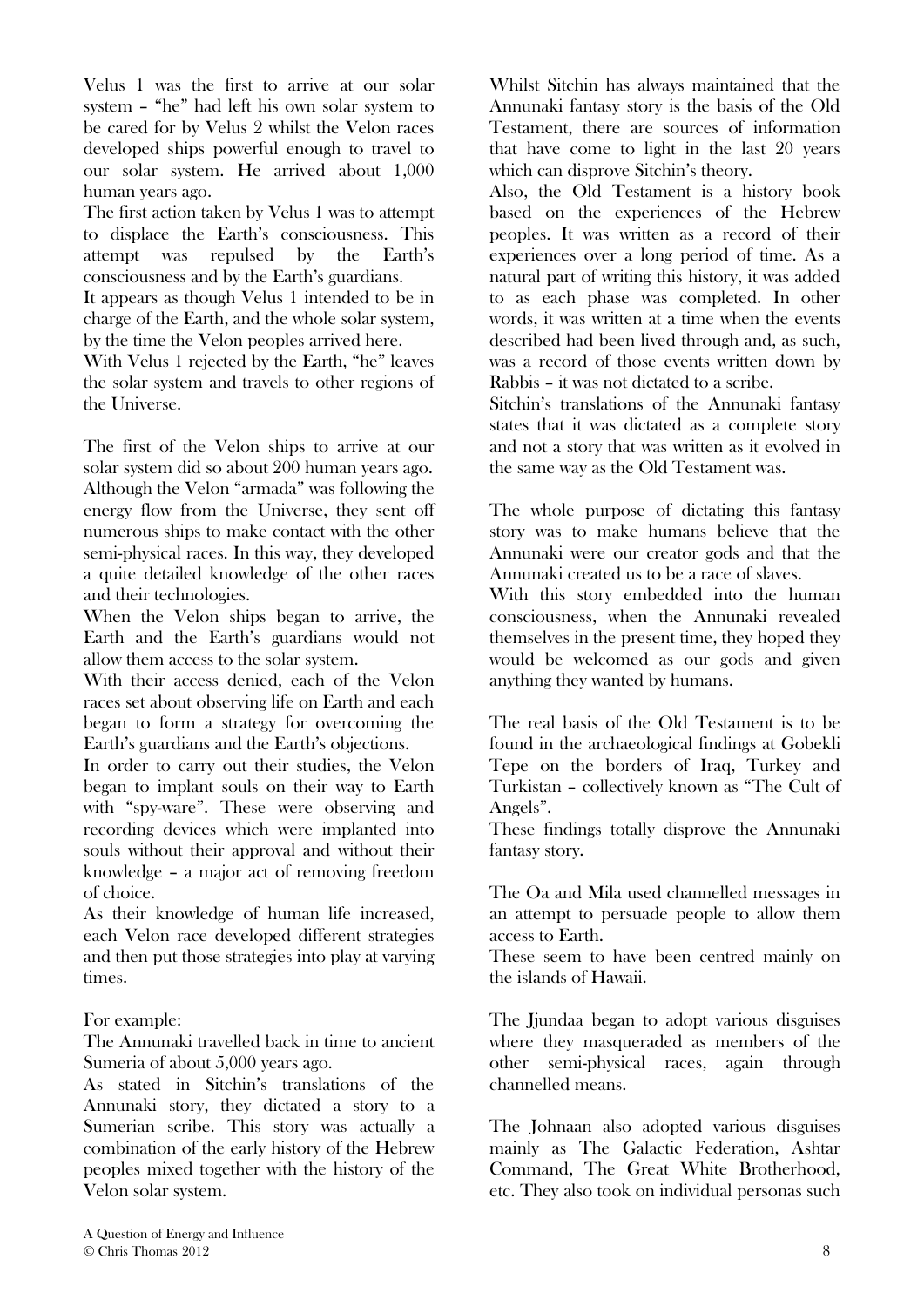as Lord Metatron (later changed to Arch Angel Metatron) as well as Lord Sananda (claiming to be the Christ consciousness) and many other individuals, Arch Angels and Angels – the source of their adopted Angel personas being the findings at Gobekli Tepe.

They also made numerous claims to have returned to Earth to free humans from the "prison" we had been incarcerated in following a series of inter-race and inter-galactic wars.

Remember, from above, none of the Universal races have ever developed weapons nor have any wars taken place anywhere away from Earth.

The Hathor also used channelled means to contact people. Their form of channelling was with musical sequences to help people to heal illness.

By building up a following of their healing music, the Hathor persuaded a group of people to sink two copper-lined shafts 100m (333 feet) vertically into the ground. These copper tubes were filled with programmed quartz crystals and were known as celestoriums.

Two celestoriums were built but only one became fully active. The celestoriums were designed for one purpose – to be giant "tuning forks" that resonated at frequencies that were designed to evict the Earth's consciousness from the planet allowing Velus 1 to take control.

Fortunately, the Earth's guardians stepped in and destroyed both celestoriums before they could fulfil their designed function.

Velus 1, however, had different ideas.

Given that Velus 1 had been unable to remove the Earth's consciousness, "he" looked around for different ways to control events on Earth.

Humans have had a tendency to try and control others, usually stemming from greed. This is nothing to do with the energy patterns of the  $14<sup>th</sup>$  Faction, although I am sure that individuals who used 14 energies provided a role model for others.

With the rise of the power of money, those who controlled banking houses became more and more greedy and develop a want for power. One person who had a need was Mayer Amschel Rothschild who, along with Adam Weishaupt, established the Bavarian Illuminati in 1776.

Weishaupt became a target for Velus 1 and, in a process that could be described as a "walk-in" took control of Weishaupt. In doing so, Velus 1 controlled the Illuminati.

The Bavarian Illuminati worked with many powerful people and set out an agenda for world domination – the total control of all life on the planet.

By engineering events such as the French Revolution, the American Revolution and the Russian Revolution, the Illuminati have effectively controlled all aspects of human life and human thinking.

With the backing of Velus 1 (a solar systemsized consciousness), they have had access to sufficient energy to allow them to achieve most of their goals. The goals they have not yet achieved are very much underway and this is why we have seen such an increase of government and military control in recent years.

However, the race is on – can the Velus controlled Illuminati achieve all of their aims before the end of 2012 when people return to full consciousness?

No.

## Universal Reactions

he founding energies of this Universe are those of freedom of choice. All souls that exist within this Universe The founding energies of this Universe<br>are those of freedom of choice. All<br>souls that exist within this Universe<br>have absolute freedom of choice to choose their actions; the only thing that cannot be done is to act in such a way that it removes the choice of another to act freely.

The activities of the Velon have clearly broken this law and caused major repercussions throughout the whole of this Universe.

The actions taken by the Velon that have broken this Universal law and energy patterns are these:

1. The implantation of monitoring devices into people without their knowledge or approval.

2. The control of an organisation (the Illuminati) whose intention is to totally control every single aspect of human life by taking away the choices of the individual.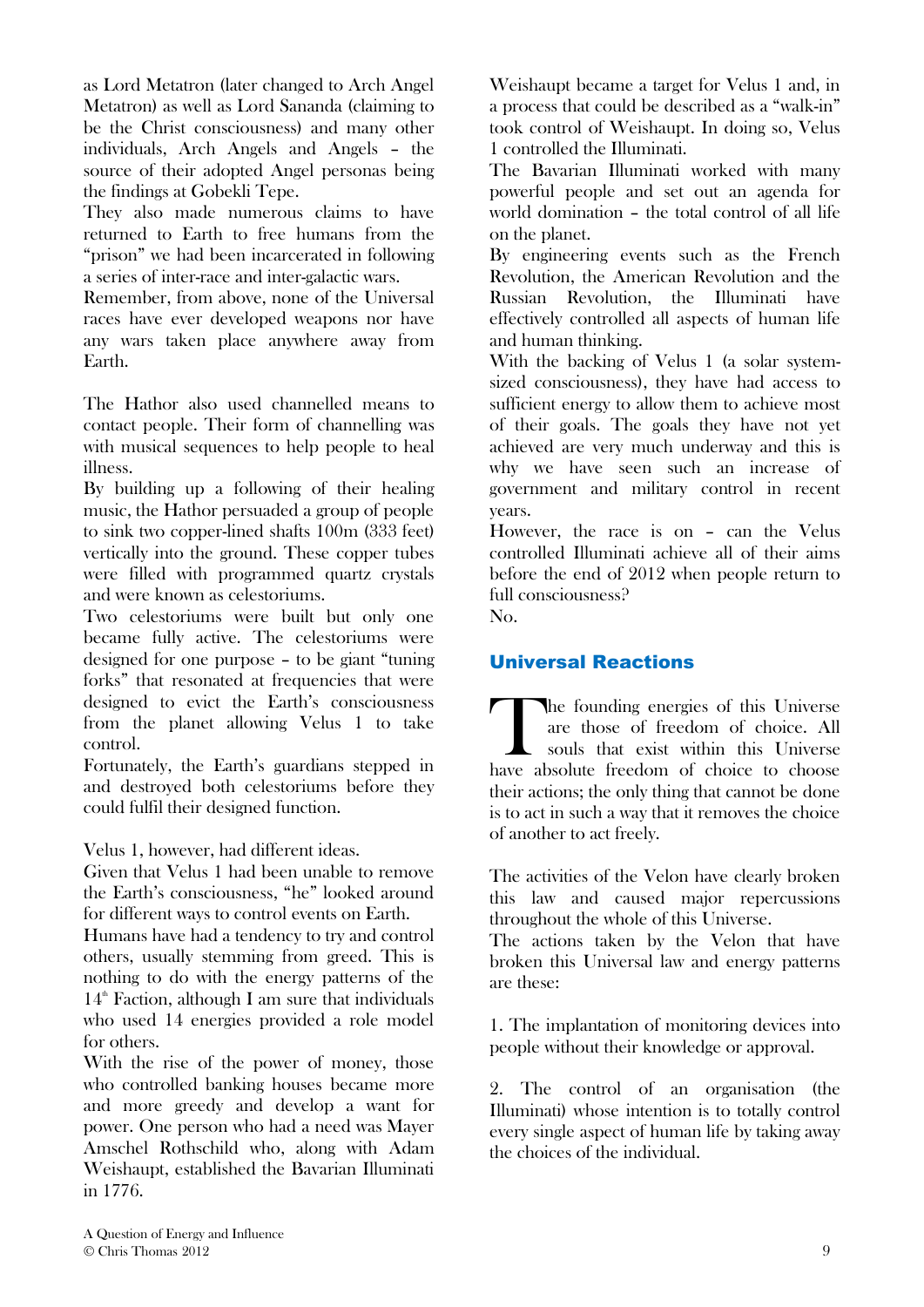3. By far the greatest act of removing freedom of choice was the attempt by first Velus 1 and then by the Hathor of the removal of the Earth's consciousness against Her choices.

These actions broke Universal Law and disrupted the energy patterns of the whole Universe.

If we on Earth were not so close to completing The Human Plan, the actions of the Velon would have forced this Universe to collapse in on itself and return to source – literally to destroy this Universe.

The Velon have not been contaminated by the energies of the  $14<sup>th</sup>$  Faction nor have they been forced to take any actions by the  $14<sup>th</sup>$  Faction.

The Velon acted on their own.

There is no clear answer as to why the Velon acted in the way in which they have. The only conclusions that have been reached is that – to put it into human terms – Velus 1 had some kind of "religious madness" which infected the rest of the Velon races forcing them to see themselves as "God's chosen people" who should travel to live on "God's chosen planet" and this is what brought them to Earth.

Many attempts were made, by the other races as well as the Thirteen, to make the Velon return to their home galaxy and leave the Earth and our solar system alone.

The Velon made many promises which were never fulfilled.

The result was that the majority of the Velon race was evicted from this Universe and now inhabit a new solar system that is free floating in the non-universal void.

Unfortunately somewhere in the region of 3 million Velon managed to avoid eviction. The explanation of how they managed to achieve this is immense and not something that can be explained here.

These 3 million Velon have been consistently misleading and attacking humans through channelled means in the hope that they can disrupt The Human Plan's conclusions and prevent humans from achieving soul reintegration.

These remaining Velon are only capable of remaining around our solar system because of the help that misguided humans are giving to them. These are humans who have been

misled by the Velon without their realising and who continue to work with the bogus Velon organisations; like Ashtar Command, Arch Angels and Angels etc, providing the remaining Velon with sufficient energies to maintain their position in this Universe and attack the Earth.

The problem is that these people totally believe that they are working with beings/entities that are doing good and so they choose to continue working with them even though the beings/ entities they are working with are Velon – this is an example of free choice in action and further proof of the Velon deliberately removing freedom of choice.

There are thousands of people hoping for, and asking for, some kind of alien intervention and the Velon are presenting themselves as those who fulfil this desire. The Velon are "feeding" off these human energies.

The Velon have been condemned to expulsion from this Universe – all of the Velon. It is only the actions of some humans that are preventing the Universe from returning to full balance.

The biggest problem is that humans accept channelled messages without question. "If it is from a non-human source then it must be something good".

If I said to you that the sky is green, you would demand proof whereas if a channelled source said that the sky is green you would say "really? I always thought it was blue – but if you say it is green then I will alter my perceptions to accommodate what you say".

It is this blind acceptance of these kinds of messages that has allowed the Velon to take hold of many thousands of people on Earth.

Also, as we approach the end of The Human Plan, many people have realised that time is now very short and that there appears to be a great deal of work still to do. These people are hoping that "someone" will come in and take care of all of their problems for them. Again, the Velon have created fictitious beings/entities that make empty promises to take responsibility for human inactions and fears.

Over the years, I have spoken to many different kinds of channellers who claim to be working with one race or another. I have always suggested that they question the source of these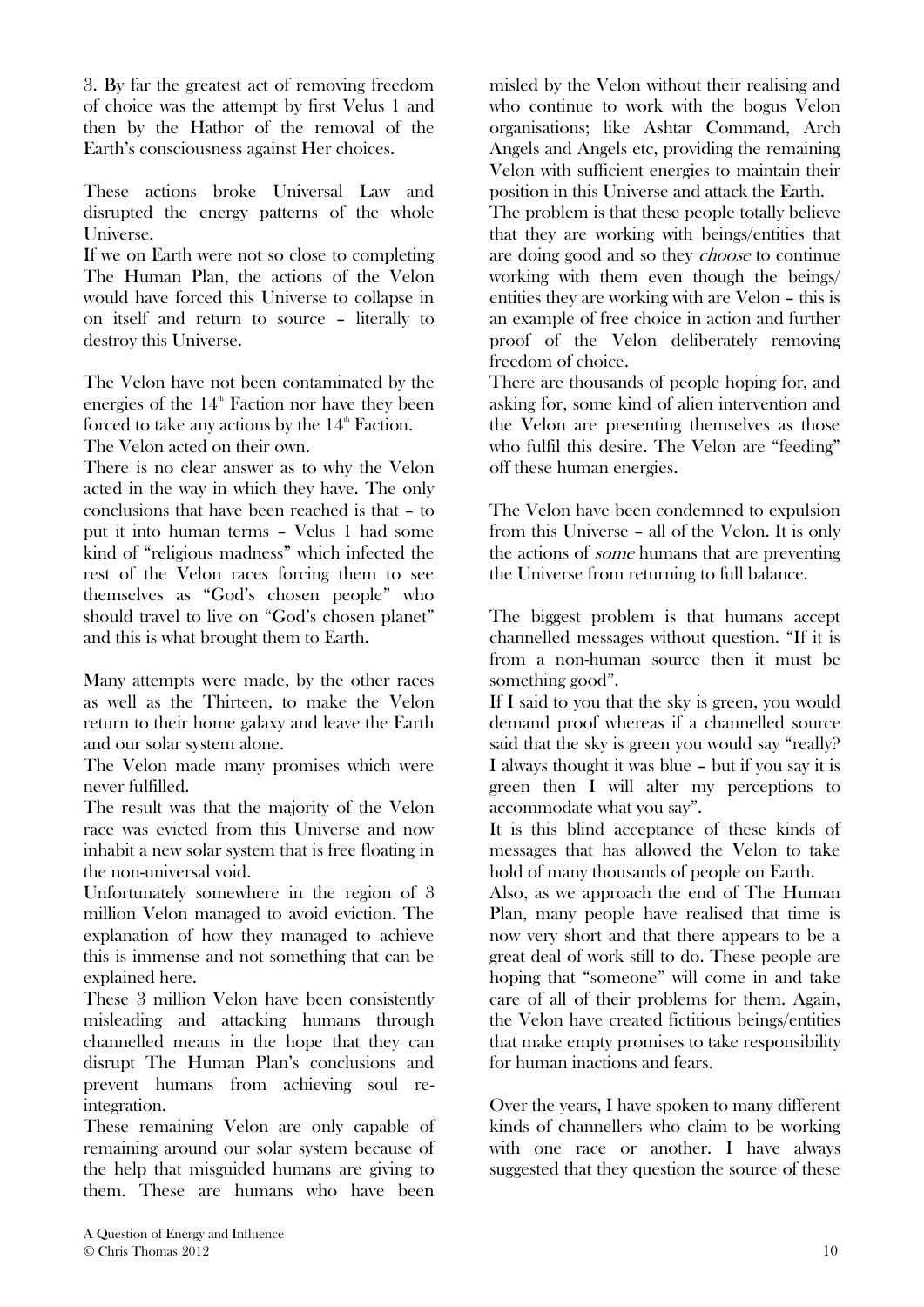channelled messages to find out if the source is who and what they claim to be.

In the few instances where the channeller has challenged their source, they have always found them to be Velon.

I have also spoken to a number of channellers who state that they are "uncomfortable" with the beings and material they channel but have continued because the channelling work makes them "feel special".

In the years that I have been trying to track down Velon activity, I have read a huge amount of channelled material. To me, virtually all of these channelled sources are obviously Velon and every few months, or years, the messages totally change usually in a way that is totally contradictory to the previous message.

Even the sources change their names. Take for example the being who calls himself Metatron. "He" first began calling himself "Lord Metatron" and described himself as being an "Ascended Sirian" who had returned from the universe to which "he" had ascended to undo the problems caused by an inter-galactic war of many thousands of years ago in our Universe. In recent months, this Metatron now describes himself as "Arch Angel Metatron". "He" has changed from being an "Ascended Sirian" to being an "Arch Angel" and yet the messages "he" produces are accepted without any kind of challenge – you are either of Sirian origin or you are an "angel", you cannot be both. In other words, the sky is green!

In normal life, we question most of what we are told but it seems that when we come to channelled sources, we seem to leave common sense behind and blindly accept what the source tells us no matter how ridiculous or suspicious the messages are.

We really do need to stop doing this.

It is the blind acceptance of the messages from the Velon that is the cause of so many of the current problems on Earth.

By "feeding" the Velon human energies in this way, the Velon are able to maintain their position around our solar system and resist the demands of the Universe that they be evicted.

By "feeding" the Velon in this way, it also allows them to continue to control the Illuminati and the plans of the Illuminati are to depopulate the Earth leaving 300 million people to be their slaves – exactly what the Velon want.

The tragedy is that the vast majority of those who blindly accept channelled messages are those who claim to be the most "spiritual".

The only way in which these final Velon can be fully evicted from this Universe is by humans rejecting them and their deliberate lies and giving their full support to Mother Earth.

We, humans, are here on Earth to find answers to many questions and we have been inordinately successful in so doing. In the last 7,000 years, we have worked very closely with Mother Earth to find the answers needed to complete The Human Plan.

The Human Plan is a cooperative venture by the Earth and humans working together and the solution to Earth and human problems can only be resolved by the Earth and humans. Nobody from outside can do anything on our behalf; nobody can step in and solve these problems for us or to take on our responsibility to ourselves and the Earth – to do so would break the free choice the Earth and humans made when we began The Human Plan.

We have found the answers we needed to find by humans and the Earth working together, even with this situation of humans choosing to support the Velon, there is nothing to prevent us from completing The Human Plan and achieving soul re-integration.

This will be achieved, despite the problems caused by human gullibility and lack of responsibility, before 21/12/12.